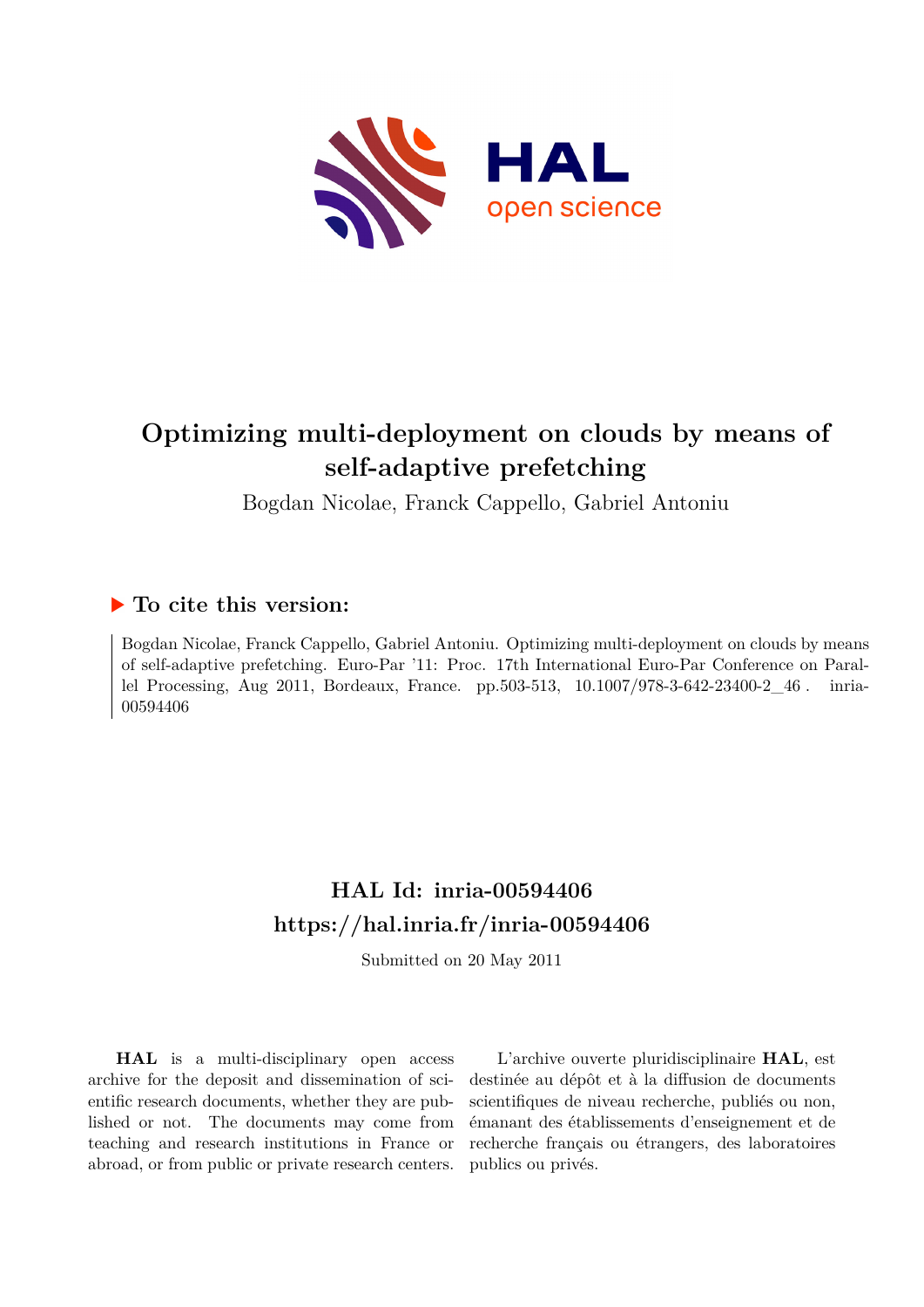# **Optimizing multi-deployment on clouds by means of self-adaptive prefetching**

Bogdan Nicolae<sup>1</sup>, Franck Cappello<sup>1,2</sup>, and Gabriel Antoniu<sup>3</sup>

<sup>1</sup> INRIA Saclay, France bogdan.nicolae@inria.fr <sup>2</sup> University of Illinois at Urbana Champaign, USA cappello@illinois.edu 3 INRIA Rennes Bretagne Atlantique, France gabriel.antoniu@inria.fr

**Abstract.** With Infrastructure-as-a-Service (IaaS) cloud economics getting increasingly complex and dynamic, resource costs can vary greatly over short periods of time. Therefore, a critical issue is the ability to deploy, boot and terminate VMs very quickly, which enables cloud users to exploit elasticity to find the optimal trade-off between the computational needs (number of resources, usage time) and budget constraints. This paper proposes an adaptive prefetching mechanism aiming to reduce the time required to simultaneously boot a large number of VM instances on clouds from the same initial VM image (multi-deployment). Our proposal does not require any foreknowledge of the exact access pattern. It dynamically adapts to it at run time, enabling the slower instances to learn from the experience of the faster ones. Since all booting instances typically access only a small part of the virtual image along almost the same pattern, the required data can be pre-fetched in the background. Large scale experiments under concurrency on hundreds of nodes show that introducing such a prefetching mechanism can achieve a speed-up of up to 35% when compared to simple on-demand fetching.

## **1 Introduction**

The Infrastructure-as-a-Service (IaaS) cloud computing model [1, 2] is gaining increasing popularity both in industry [3] and academia [4, 5]. According to this model, users do not buy and maintain their own hardware, but rather rent such resources as virtual machines, paying only for what was consumed by their virtual environments.

One of the common issues in the operation of an IaaS cloud is the need to deploy and fully boot a large number of VMs on many nodes of a data-center at the same time, starting from the same initial VM image (or from a small initial set of VM images) that is customized by the user. This pattern occurs for example when deploying a virtual cluster or a set of environments that support a distributed application: we refer to it as the *multi-deployment pattern*.

Multi-deployments however can incur a significant overhead. Current techniques [6] broadcast the images to the nodes before starting the VM instances, a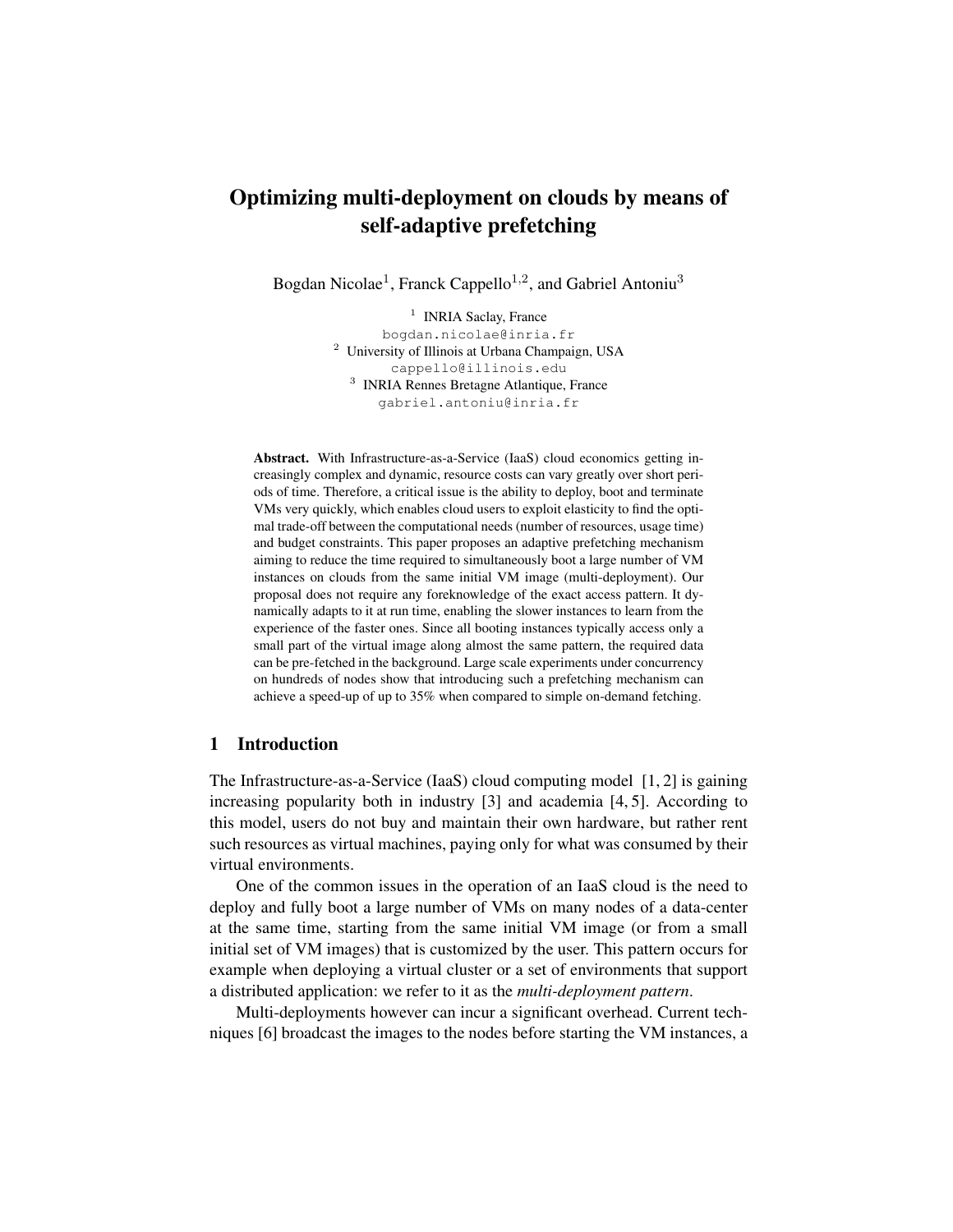process that can take tens of minutes to hours, not counting the time to boot the operating system itself. Such a high overhead can reduce the attractiveness of IaaS offers. Reducing this overhead is even more relevant with the recent introduction of spot instances [7] in the Amazon Elastic Compute Cloud (EC2) [3], where users can bid for idle cloud resources at lower than regular prices, however with the risk of their virtual machines being terminated at any moment without notice. In such dynamic contexts, deployment times in the order of tens of minutes are not acceptable.

As VM instances typically access only a small fraction of the VM image throughout their run-time, one attractive alternative to broadcasting is to fetch only the necessary parts on-demand. Such a "lazy" transfer scheme is gaining increasing popularity [8], however it comes at the price of making the boot process longer, as the necessary parts of the image not available locally need to be fetched remotely from the cloud repository.

In this paper we investigate how to improve on-demand transfer schemes for the multi-deployment pattern. Our proposal relies on the fact that the hypervisors will generate highly similar access patterns to the image during the boot process. Under these circumstances, we exploit small delays between the times when the VM instances access the same chunk (due to jitter in execution time) in order to prefetch the chunk for the slower instances based on the experience of the faster ones. Our approach does not require any foreknowledge of the access pattern and dynamically adapts to it as the instances progress in time. A multi-deployment can thus benefit from our approach even when it is launched for the first time, with subsequent runs fully benefiting from complete access pattern characterization.

We summarize our contributions as follows:

- **–** We introduce an approach that optimizes the multi-deployment pattern by means of adaptive prefetching and show how to integrate this approach in IaaS architectures. (Sections 2.1 and 2.2)
- **–** We propose an implementation of these design principles by enriching the metadata structures of BlobSeer [9, 10], a distributed storage service designed to sustain a high throughput even under concurrency (Section 2.3).
- **–** We experimentally evaluate the benefits of our approach on the Grid'5000 [11] testbed by performing multi-deployments on hundreds of nodes (Section 3).

### **2 Our approach**

In this section we present the design principles behind our proposal, show how to integrate them in cloud architectures and propose a practical implementation.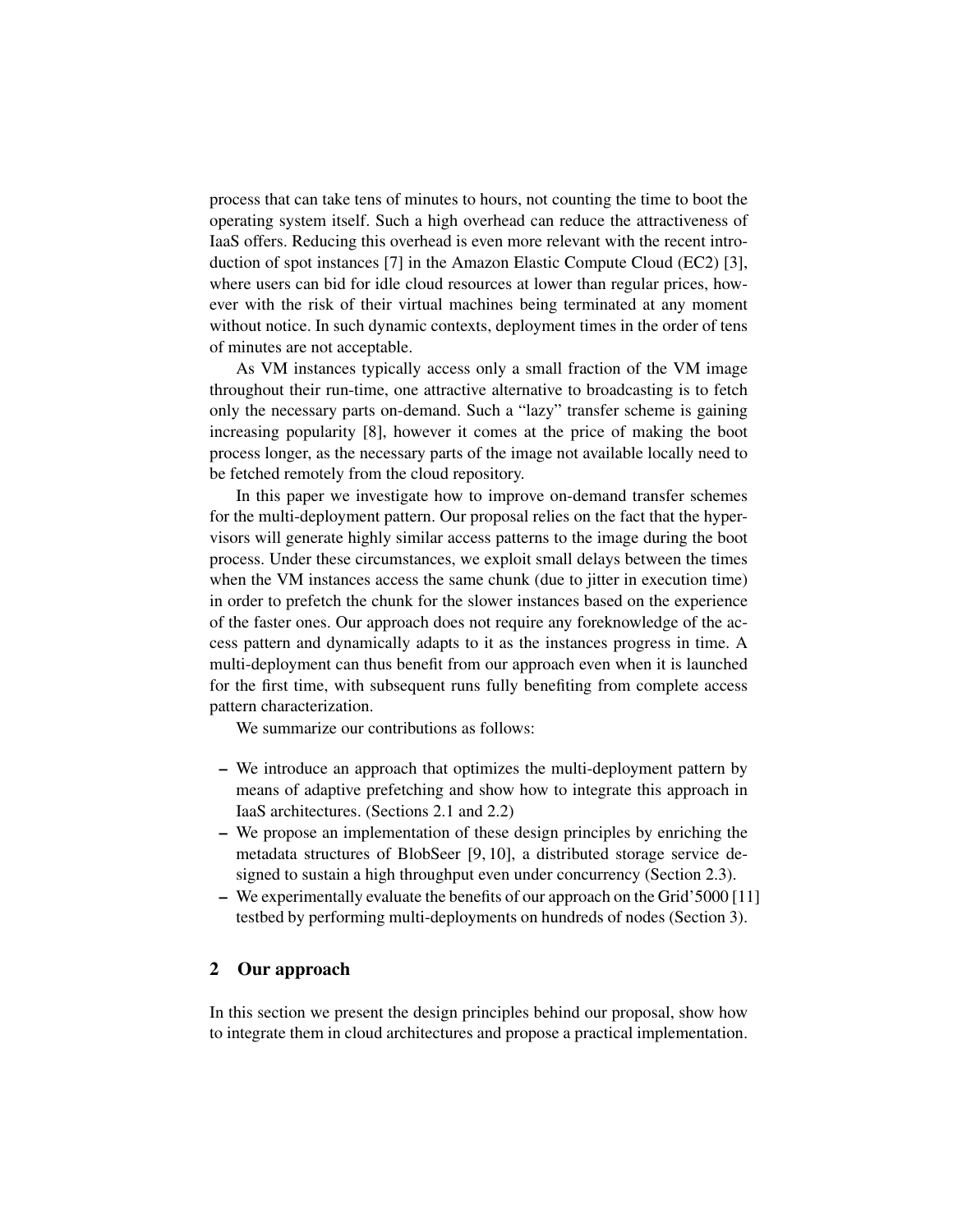#### **2.1 Design principles**

**Stripe VM images in a distributed repository.** In most cloud deployments [3– 5], the disks locally attached to the compute nodes are not exploited to their full potential: they typically serve to cache VM images and provide temporary storage for the running VM instances. Most of the time, this access pattern utilizes only a small fraction of the total disk size. Therefore, we propose to aggregate the storage space of the local disks in a common pool that is used as a distributed VM image repository. This specialized service stores the images in a striped fashion: VM images are split into small equally-sized chunks that are evenly distributed among the local disks of the compute nodes. When the hypervisor running on a compute node needs to read a region of the VM image that has not been locally cached yet, the corresponding chunks are fetched in parallel from the remote disks storing them. Under concurrency, this scheme effectively enables an even distribution of the read workload, which ultimately improves overall throughput.

**Record the access pattern and use it to provide prefetching hints to subsequent remote reads.** According to our observations, a multi-deployment generates a read access pattern to the VM image that exhibits two properties: (1) only a small part of the VM image is actually accessed during the boot phase (boot-sector, kernel, configuration files, libraries and daemons, etc.) and (2) read accesses follow a similar pattern on all VM instances, albeit at slightly different moments in time.

For example, Figure 1 shows the read access pattern for a multi-deployment of 100 instances booting a Debian Sid Linux distribution from a 2 GB large virtual raw image striped in chunks of 256 KB. The read access pattern is represented in terms of what chunks are accessed (disk offset) as time progresses. A line corresponds to each chunk and indicates the minimum, average and maximum time since the beginning of the multi-deployment when the chunk was accessed by the instances. It can be noticed that a large part of the disk remains untouched, with significant jitter between the times when the same chunk is accessed.

Based on these observations, we propose to monitor two attributes: the total number of accesses to a chunk and the average access time since the beginning of the multi-deployment. These two attributes help establish the order in which chunks are accessed during the boot phase, with an increasing number of accesses leading to a higher precision. Both attributes are updated in real time for each chunk individually. Using this information, the slower instances to access a chunk can "learn from the experience" of the faster ones: they can query the metadata in order to predict what chunks will probably follow and prefetch them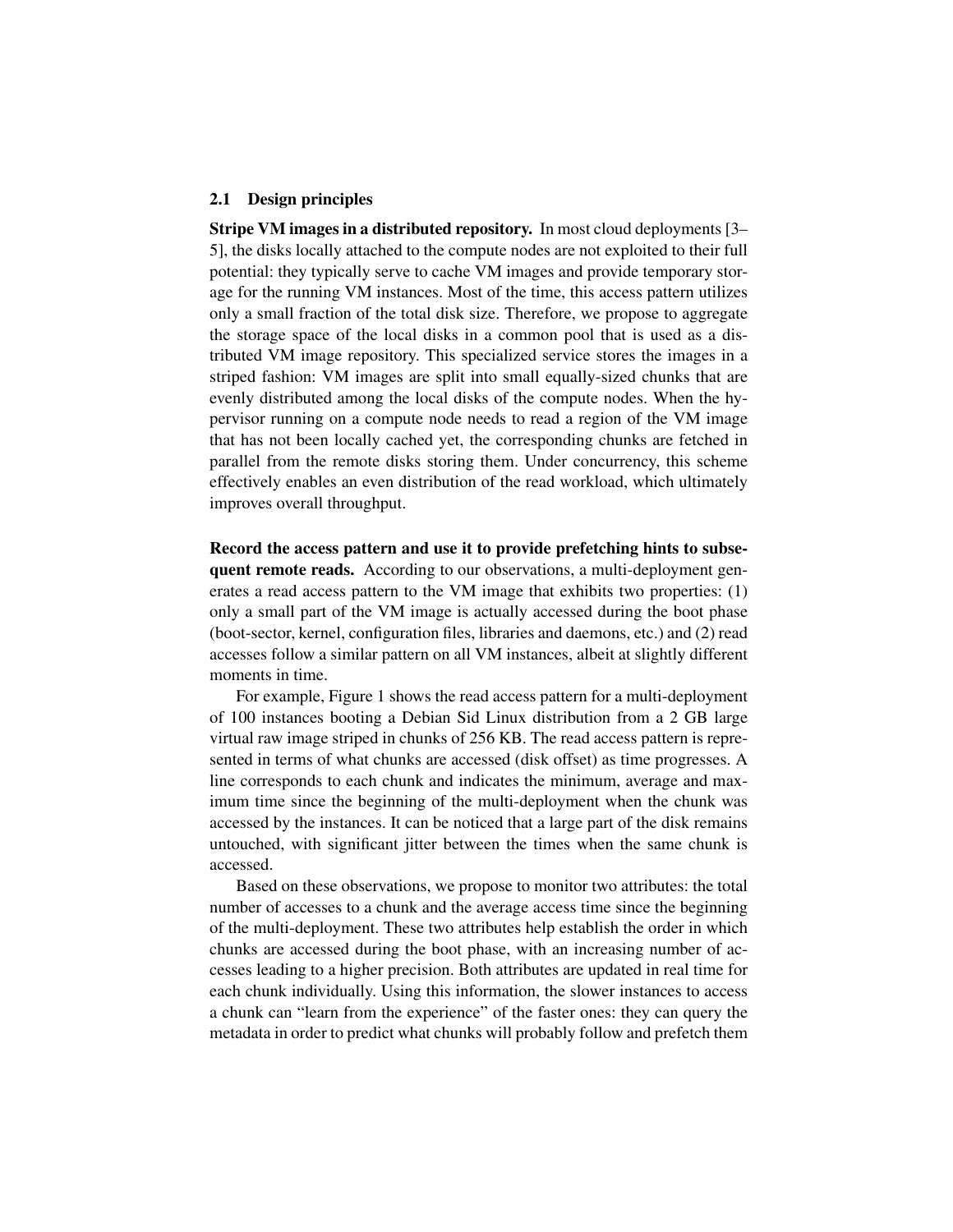in the background. As shown on Figure 1, gaps between periods of I/O activity and I/O inactivity are in the order of seconds, large enough enable prefetching of considerable amounts of data.

To minimize the query overhead, we propose to piggyback information about potential chunk candidates for prefetching on top of every remote read operation to the repository. We refer to this extra information as *prefetching hints* from now on. Since remote read operations need to consult the metadata that indicates where the chunks are stored anyway, the extra overhead in order to build prefetching hints is small. However, too many prefetching hints are not needed and only generate unnencessary overhead. Thus, we limit the number of results (and thereby the number of "false pos-



**Fig. 1.** Accesses to the VM image during a multi-deployment of 100 VM instances

itives") by introducing an *access count threshold* that needs to be reached before a chunk is considered as a viable candidate.

An example for an access threshold of 2 is depicted in Figure 3(a), where 4 instances that are part of the same multi-deployment access the same initial VM image, which is striped into four chunks: A, B, C and D. Initially, all four instances need to fetch chunk A, which does not generate any prefetching hints, as it is the only chunk involved in the requests. Next, the first instance fetches chunk B, followed by instances 2 and 3, both of which fetch chunk C. Finally instance 4 fetches chunk D. Since B is accessed only once, no prefetching hints are generated for instances 2 and 3, while chunk C becomes a prefetching hint for instance 4.

Note that a growing number of chunks that need to be stored in the repository (as a result of adding new VM images) can lead to a high overhead of building prefetching hints, which can even offset the benefits of prefetching. This in turn leads to the need to implement a scalable distributed metadata management scheme (see Section 2.3).

**Prefetch chunks in the background using the hints.** The prefetching hints returned with each remote read operation can be combined in order to build a prefetching strategy in the background that operates during the periods of I/O inactivity. Note that this scheme is self-adaptive: it can learn on-the-fly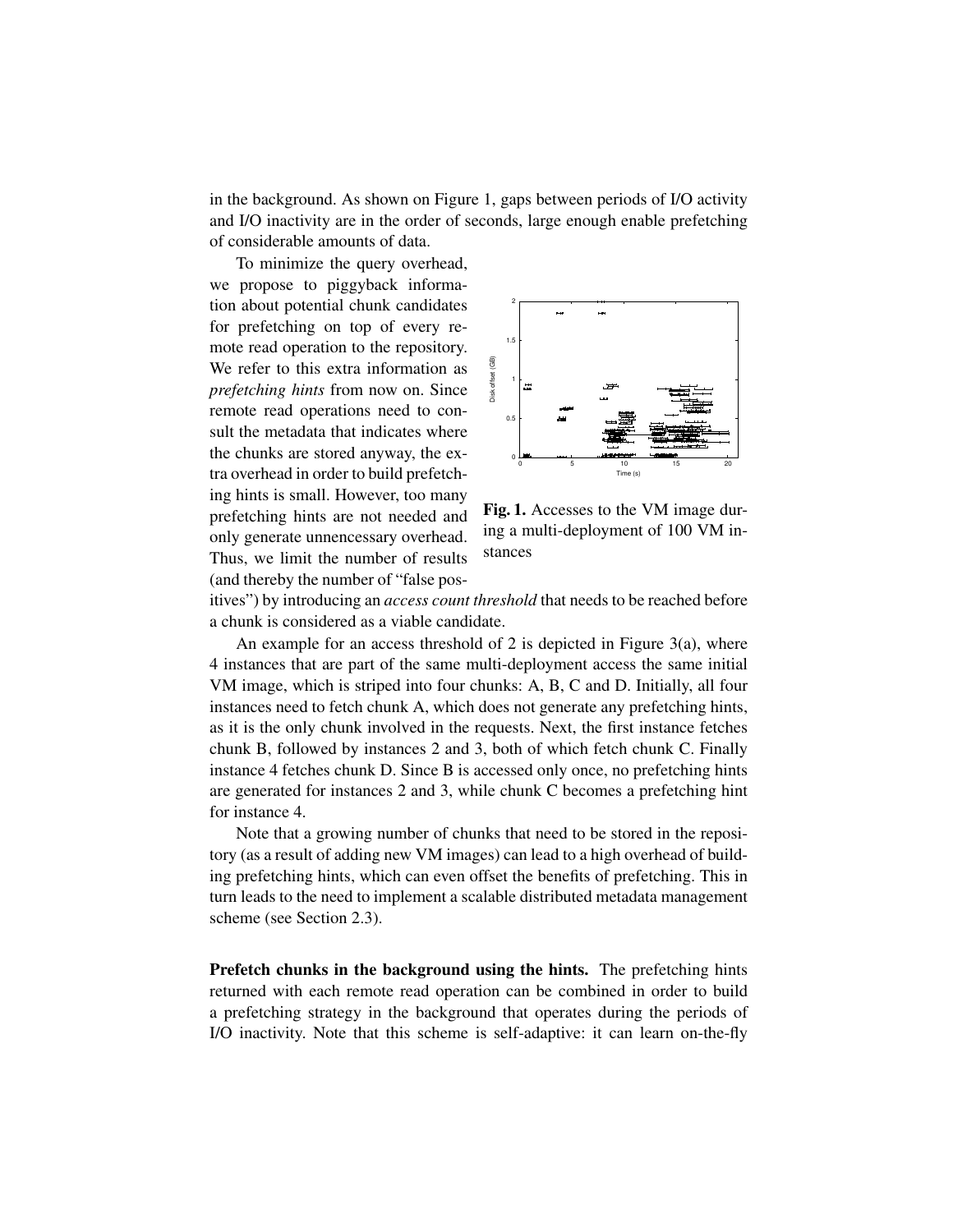about "unknown" VM images during the first multi-deployment, with no need for pre-staging. After the first run, the whole access pattern can be completely characterized in terms of prefetching hints immediately after the first read occurred, which leaves room to employ optimal prefetching strategies for subsequent multi-deployments.

### **2.2 Architecture**

A simplified IaaS cloud architecture that integrates our approach is depicted in Figure 2. The typical elements of a IaaS architecture are illustrated with a light background, while the elements that are part of our proposal are highlighted by a darker background.



**Fig. 2.** Cloud architecture that integrates our approach (dark background)

A *distributed storage service* is deployed on all compute nodes. It aggregates the space available on the local disks in a common shared pool that forms the virtual machine image repository. This storage service is responsible to transparently stripe the virtual machine images into chunks. The *cloud client* has direct access to the repository and is allowed to upload and download VM images from it. Furthermore, the cloud client also interacts with the *cloud middleware* through a control API that enables launching and terminating multideployments. It is the responsibility of the cloud middleware to initiate the multi-deployment by concurrently launching the hypervisors on the compute nodes.

The *hypervisor* in turn runs the VM instances and issues corresponding reads and writes to the underlying virtual machine images. The reads and writes are intercepted by a *prefetching module*, responsible to implement the design principles proposed in Section 2.1. More specifically, writes are redirected to the local disk (using either mirroring [12] or copy-on-write [13]). Reads are either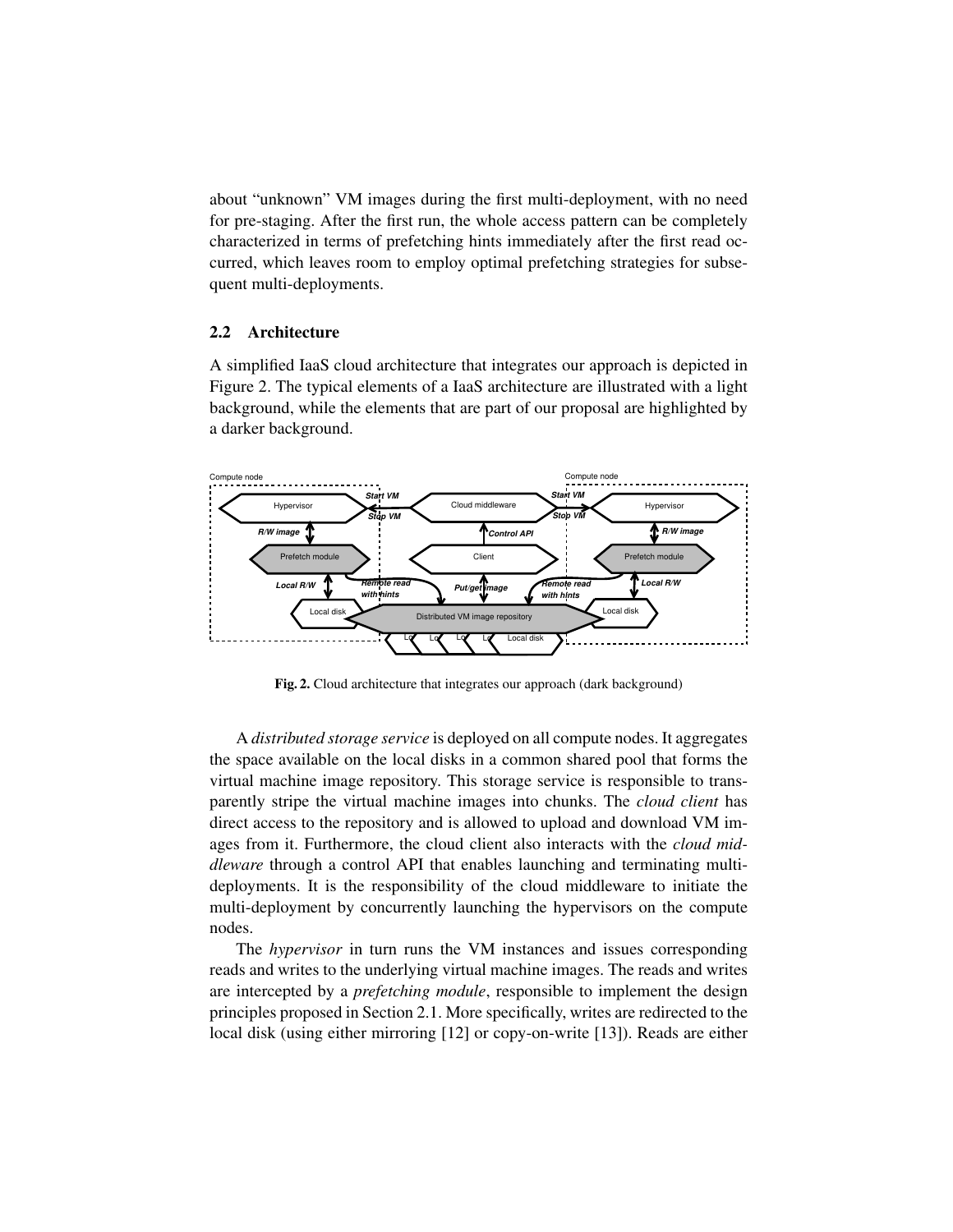served locally, if the involved chunks are already available on the local disk, or transferred first from the repository to the local disk otherwise. Each read brings new prefetching hints that are used to transfer chunks in the background from the repository to the local disk.

### **2.3 Implementation**

We have chosen to implement the distributed VM image repository on top of *BlobSeer* [9, 10]. This choice was motivated by several factors. First, BlobSeer enables *scalable aggregation of storage space* from the participating nodes with low overhead in order to store *BLOBs*(Binary Large OBjects). BlobSeer handles striping and chunk distribution of BLOBs transparently, which can be directly leveraged in our context: each VM image is stored as a BLOB, effectively eliminating the need to perform explicit chunk management.

Second, BlobSeer uses a distributed metadata management scheme based on *distributed segment trees* [10] that can be easily adapted to efficiently build prefetching hints. More precisely, a distributed segment tree is a binary tree where each tree node covers a region of the BLOB, with the leaves covering individual chunks. The tree root covers the whole BLOB, while the other non-leaf nodes cover the combined range of their left and right children. Reads of regions in the BLOB imply descending in the tree from the root towards the leaves, which ultimately hold information about the chunks that need to be fetched.

In order to minimize the overhead of building prefetching hints, we add additional metadata to each tree node such that it records the total number of accesses to that node. Since a leaf can be reached only by walking down into the tree, the number of accesses to inner nodes is higher than the number of accesses to leaves. Thus, if the access count threshold is not reached, the whole sub-tree can be skipped, greatly limiting the number of chunks that need to be inspected in order to build the prefetching hints.

Furthermore, we designed a metadata caching scheme that avoids unnecessary remote accesses to metadata: each tree node that that has reached the threshold since it was visited the last time, is added to the cache and retrieved from there for any subsequent visits. Cached tree nodes might not always reflect an up-to-date number of accesses, however this does not affect correctness as the number of accesses can only grow higher than the threshold. Obviously, the tree nodes that are on the path towards the required chunks (i.e. those chunks that make up the actual read request) need to be visited even if they haven't reached the threshold yet, so they are added to the cache too.

An example of how this works is presented in Figures  $3(b)$  and  $3(c)$ . Each tree node is labeled with the number of accesses that is reflected in the local cache. Figure 3(b) depicts the contents of the cache for Instance 1 at the moment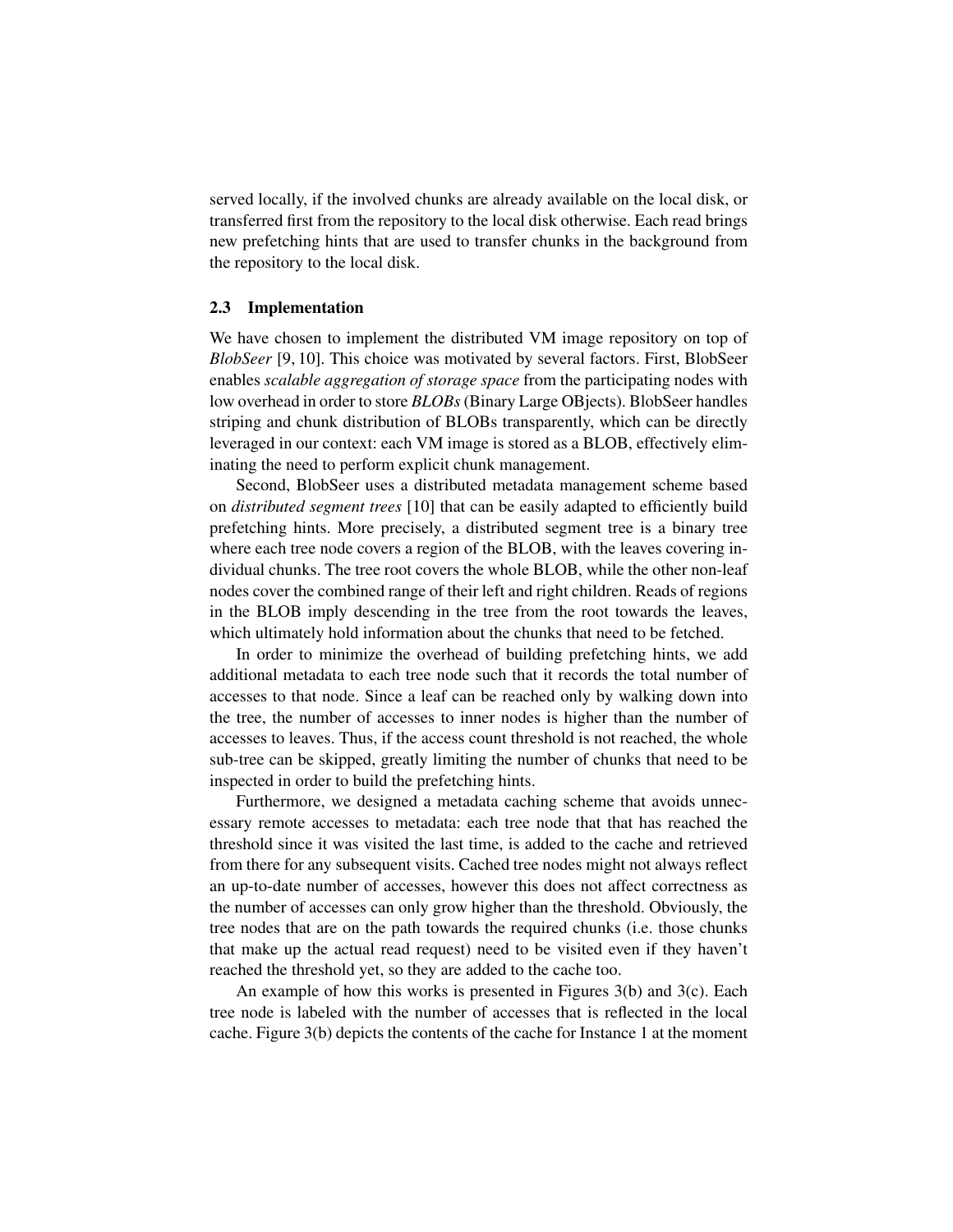

**Fig. 3.** Adaptive prefetching by example: multi-deployment of 4 instances with a prefetch threshold of 2

when it reads chunk B. White nodes were previously added in the cache when Instance 1 accessed chunk A (access count 1 because it was the first to do so). Dark grey nodes are on the path towards chunk B and are therefore added to the local cache during the execution of the read access. Since the access count of the right child of the root is below the threshold, the whole right subtree is skipped (dotted pattern). Similarly, Figure 3(c) depicts the segment tree at the moment when Instance 4 reads chunk D. Again, white nodes on the path towards chunk A are already in the cache. Dark grey nodes are on the path towards chunk D and are about to be added in the cache. Since the access count of the leaf corresponding to chunk C (light grey) has reached the threshold, it is added to the cache as well and C becomes a prefetching hint, while the leaf of chunk B is skipped (dotted pattern).

Using this scheme, each read from the BLOB potentially returns a series of prefetching hints that are used to prefetch chunks in the background. This is done in a separate thread during the periods of I/O inactivity of the hypervisor. If a read is issued that does not find the required chunks locally, the prefetching is stopped and the required chunks are fetched first, after which the prefetching is resumed. We employ a prefetching strategy that gives priority to the most frequently accessed chunk.

#### **3 Experimental evaluation**

This section presents a series of experiments that evaluate how well our approach performs under the multi-deployment pattern, when a single initial VM image is used to concurrently instantiate a large number of VM instances.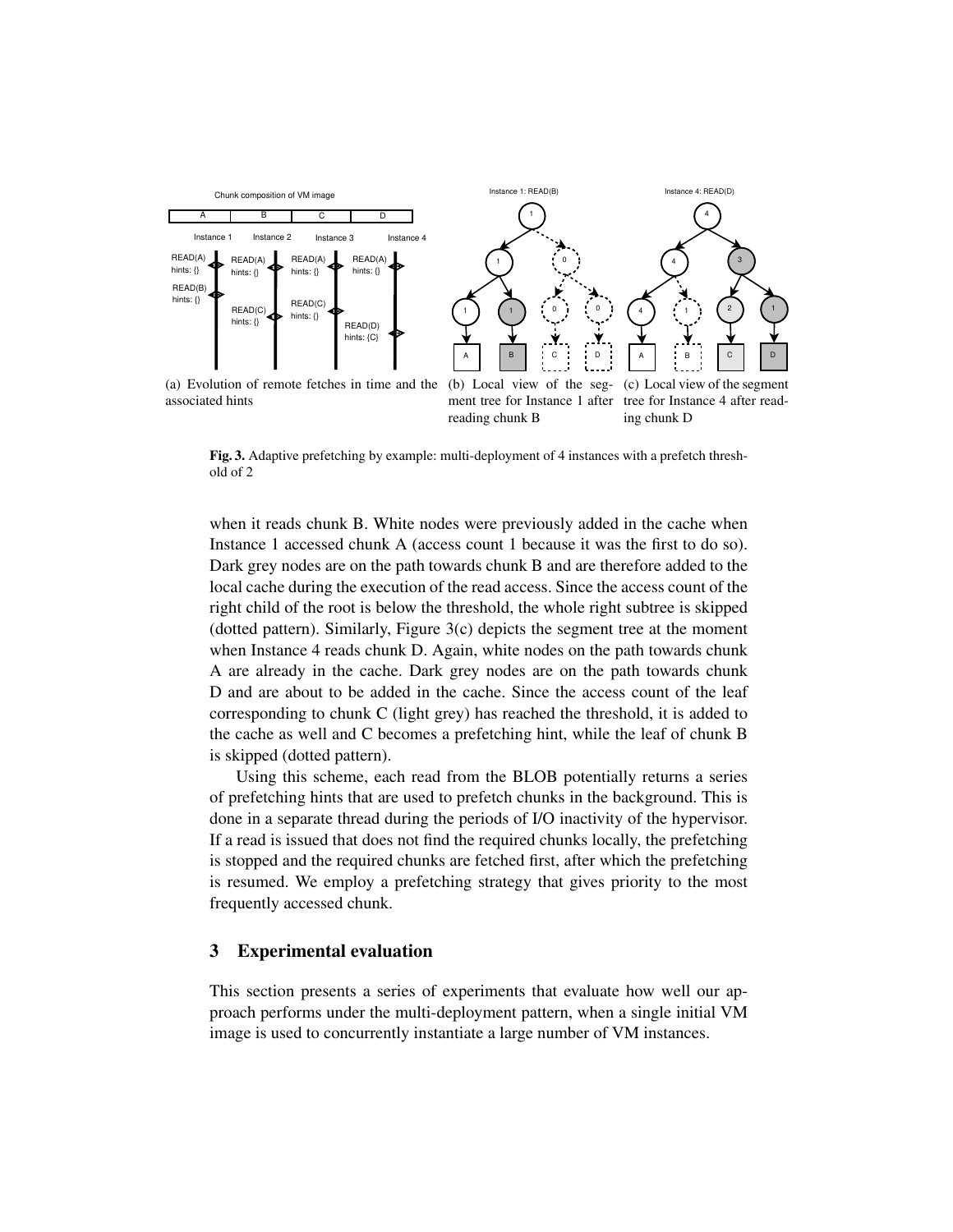#### **3.1 Experimental setup**

The experiments presented in this work have been performed on Grid'5000 [11], an experimental testbed for distributed computing that federates 9 different sites in France. We have used the clusters located in Nancy. All nodes of Nancy, numbering 120 in total, are outfitted with x86\_64 CPUs offering hardware support for virtualization, local disk storage of 250 GB (access speed  $\simeq$ 55 MB/s) and at least 8 GB of RAM. The nodes are interconnected with Gigabit Ethernet (measured: 117.5 MB/s for TCP sockets with MTU = 1500 B with a latency of  $\approx$ 0.1 ms). The hypervisor running on all compute nodes is KVM 0.12.5, while the operating system is a recent Debian Sid Linux distribution. For all experiments, a 2 GB raw disk image file based on the same Debian Sid distribution was used.

#### **3.2 Performance of multi-deployment**

We perform series of experiments that consists in concurrently deploying an increasing number of VMs, one VM on each compute node. For this purpose, we deploy BlobSeer on all of the 120 compute nodes and store the initial 2 GB large image in a striped fashion into it. The chunk size was fixed at 256 KB, large enough to cancel the latency penalty for reading many small chunks, yet small enough to limit the competition for the same chunk. All chunks are distributed using a standard round-robin allocation strategy. Once the VM image was successfully stored, the multi-deployment is launched by synchronizing KVM to start on all the compute nodes simultaneously.

A total of three series of experiments is performed. In the first series, the original implementation with no prefetching is evaluated. In the second series of experiments, we evaluate our approach when a multi-deployment is launched for the first time such that no previous information about the access pattern is available, which essentially forces the system to self-adapt according to the prefetching hints. We have fixed the access count threshold to be 10% of the total number of instances in the multi-deployment. Finally, the third series of experiments evaluates our approach when a multi-deployment was already launched before, such that its access pattern has been recorded. This scenario corresponds to the ideal case when complete information about the access pattern is available from the beginning.

Performance results are depicted in Figure 4. As can be observed, a larger multi-deployment leads to a steady increase in the total time required to boot all VM instances (Figure 4(a)), for all three scenarios. This is both the result of increased read contention to the VM image, as well as increasing jitter in execution time. However, prefetching chunks in the background clearly pays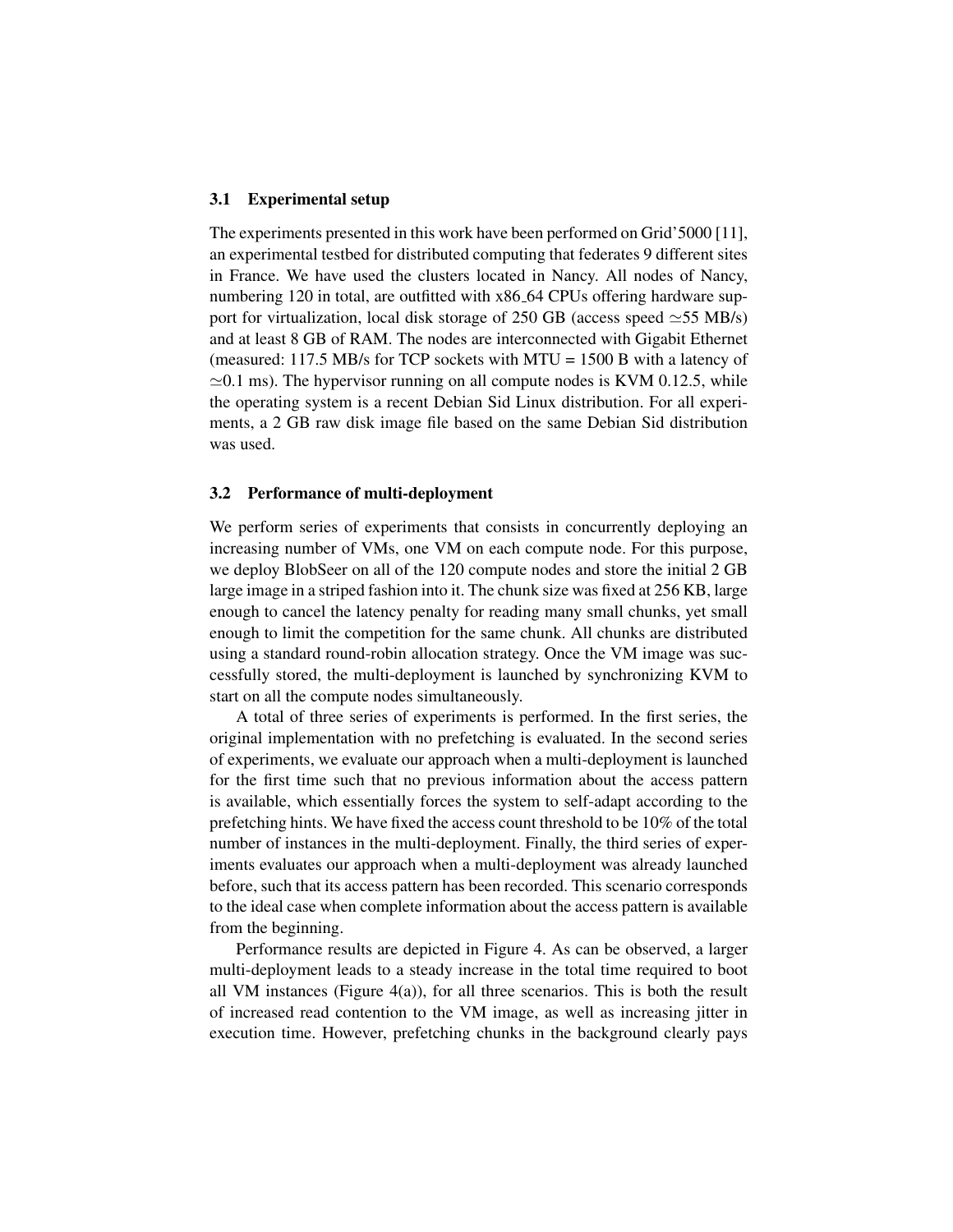



(a) Total time to boot all VM instances of a multi-deployment

(b) Total number of remote accesses that were avoided for reads issued by the hypervisor as the result of successful prefetches

**Fig. 4.** Performance of self-adaptive prefetching when increasing the number of VM instances in the multi-deployment

off: for 120 instances, our self-adaptation technique lowers the total time to boot by 17% for the first run and almost 35% for subsequent runs, once the access pattern has been learned.

Figure 4(b) shows the number of successful prefetches of our approach as the number of instances in the multi-deployment grows. For the second run, almost all of the ≃450 chunks are successfully prefetched by each instance, for a total of ≃54000 prefetches. As expected, for the first run it can be clearly observed that a higher number of concurrent instances benefits the learning process more, as there are more opportunities to exploit jitter in execution time. For 120 instances, the total number of successful prefetches is about half compared to the second and subsequent runs.

Figures 5(a) and 5(b) show the remote read access pattern for a multideployment of 100 instances: for our approach during the first run and the second run respectively. Each line represents the minimum, average and maximum time from the beginning of the deployment when the same chunk (identified by its offset in the image) was accessed by the VM instances. The first run of our approach generates a similar pattern with the case when no prefetches are performed (represented in Figure 1). While jitter is still observable, thanks to our prefetching hints the chunks are accessed earlier, with average access times slightly shifted towards the minimum access times.

Once the access pattern has been learned, the second run of our approach (Figure 5(b)) is able to prefetch the chunks much faster, in less than 25% of the total execution time. This prefetching rush slightly increases both the remote read contention and jitter in the beginning of the execution but with the benefit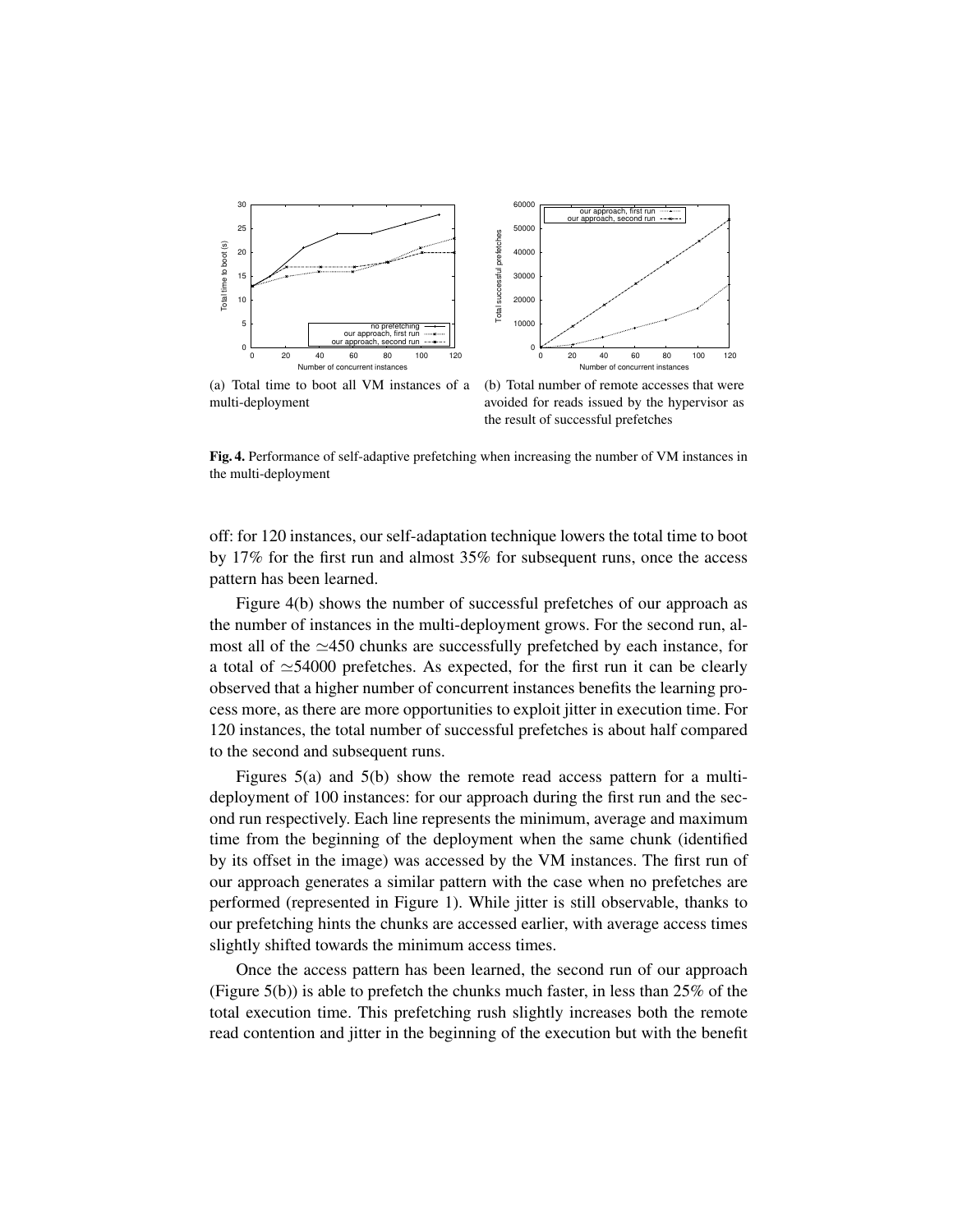

(a) Remote accesses during the learning phase of the first-time run

(b) Remote accesses for the second and subsequent runs

**Fig. 5.** Remote accesses to the VM image during a multi-deployment of 100 VM instances using our approach

of reducing both parameters during the rest of the execution. Thus, jitter accumulates to a lesser extent for a small number of concurrent instances and could be a possible explanation of why the first run is actually slightly faster than the second run for smaller multi-deployments.

## **4 Related work**

Many hypervisors provide native copy-on-write support by defining custom virtual machine image file formats (such as [13]). They rely on a separate readonly template as the backing image file, while storing local modifications in the derived copy-on-write file. Much like our approach, a parallel file system [14– 16] can be relied upon to stripe and distribute the read-only image template among multiple storage elements. However, unlike our approach, a parallel file system is not specifically optimized for multi-deployments and thus does not perform prefetching that is aware of the global trend in the access pattern.

Several storage systems such as Amazon S3 [17] (backed by Dynamo [18]) have been specifically designed as highly available key-value repositories for cloud infrastructures. They are leveraged by Amazon to provide elastic block level storage volumes (EBS [8]) that support striping and lazy, on-demand fetching of chunks. Amazon enables the usage of EBS volumes to store VM images, however we are not aware of any particular optimizations for the multideployment pattern.

Finally, dynamic analysis of access patterns was proposed in [19] for the purpose of building adaptive prefetching strategies. The proposal uses heuristic functions to predict the next most probable disk access using the recent reference history. The algorithms involved however are designed for centralized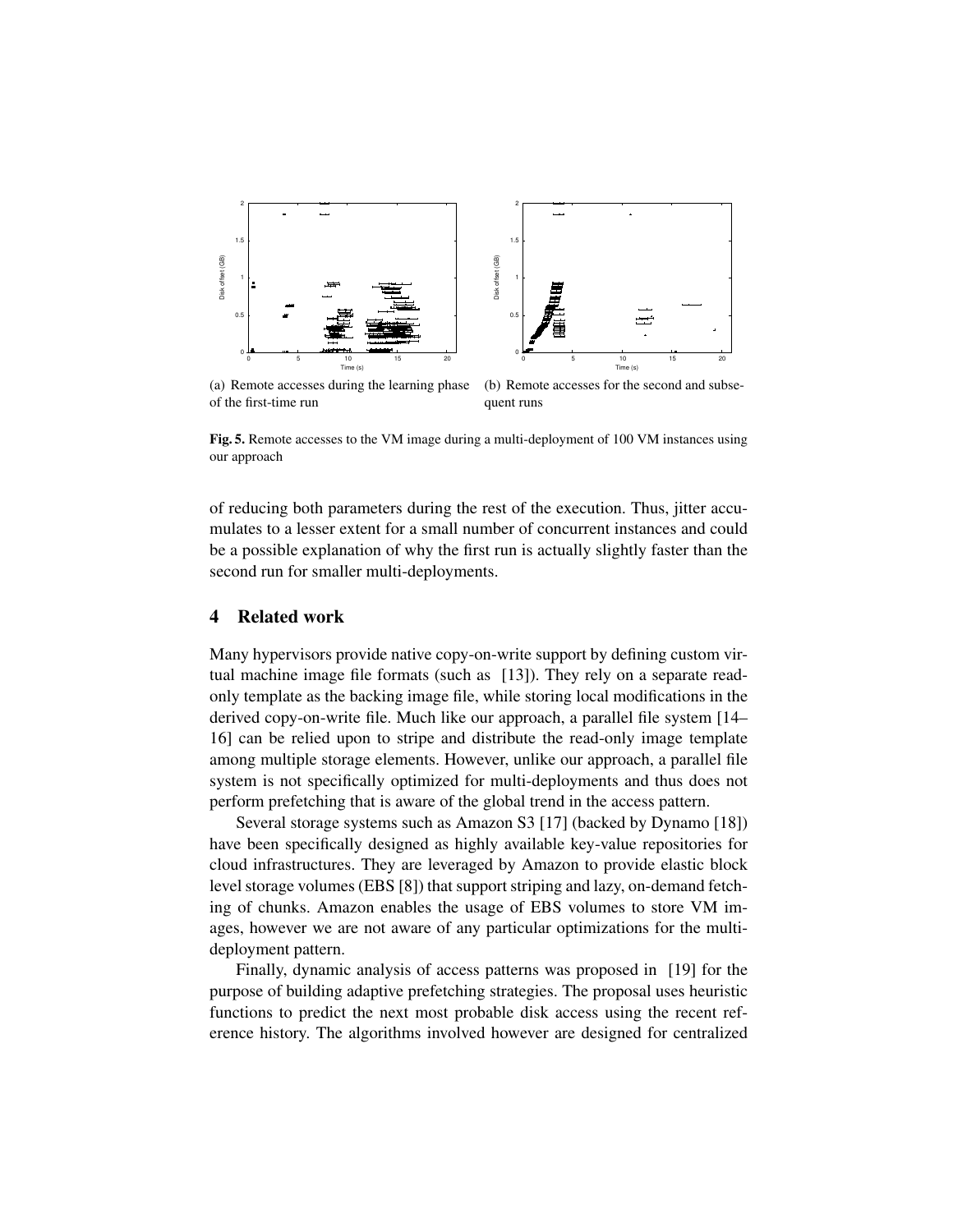approaches. They typically utilize only a small recent window of the reference history in order to avoid computational overhead associated with prefetching. Thanks to our distributed metadata management scheme, we can maintain a full access history that represents the global trend of the multi-deployment, which can be leveraged to perform an optimal prefetching after the first run.

#### **5 Conclusions**

This paper proposed a self-adaptive prefetching mechanism for "lazy" transfer schemes that avoid full broadcast of VM images during multi-deployments on IaaS clouds. We rely on the fact that all VM instances generate a highly similar access pattern, which is slightly shifted in time due to runtime jitter. Our proposal exploits this jitter to enable VM instances to learn from experience of the other concurrently running VM instances in order to speed-up reads not already cached on the local disk by prefetching the necessary parts of the VM image from the repository.

Our scheme is highly adaptive and does not require any past traces of the deployment, bringing a speed-up of up to 17% for the first run when compared to simple, on-demand fetching only. Once the access pattern has been learned, subsequent multi-deployments of the same VM image benefit from the full access history and can perform an optimal prefetching that further increases the speed-up to up to 35% compared to the case when no prefetching is performed.

Thanks to these encouraging results, we plan to further investigate the potential benefits of exploiting the similarity of access pattern to improve multideployments. In particular, we see a good potential to reduce the prefetching overhead by means of replication and plan to investigate this issue more closely. Furthermore, an interesting direction to explore is the use of push approaches (rather then pull) using broadcast algorithms once the access pattern has been learned.

#### **Acknowledgments**

Experiments presented in this paper were carried out using the Grid'5000 experimental testbed, an initiative from the French Ministry of Research through the ACI GRID incentive action, INRIA, CNRS and RENATER and other contributing partners (see http://www.grid5000.fr/).

#### **References**

1. Armbrust, M., Fox, A., Griffith, R., Joseph, A., Katz, R., Konwinski, A., Lee, G., Patterson, D., Rabkin, A., Stoica, I., Zaharia, M.: A view of cloud computing. Commun. ACM **53** (April 2010) 50–58